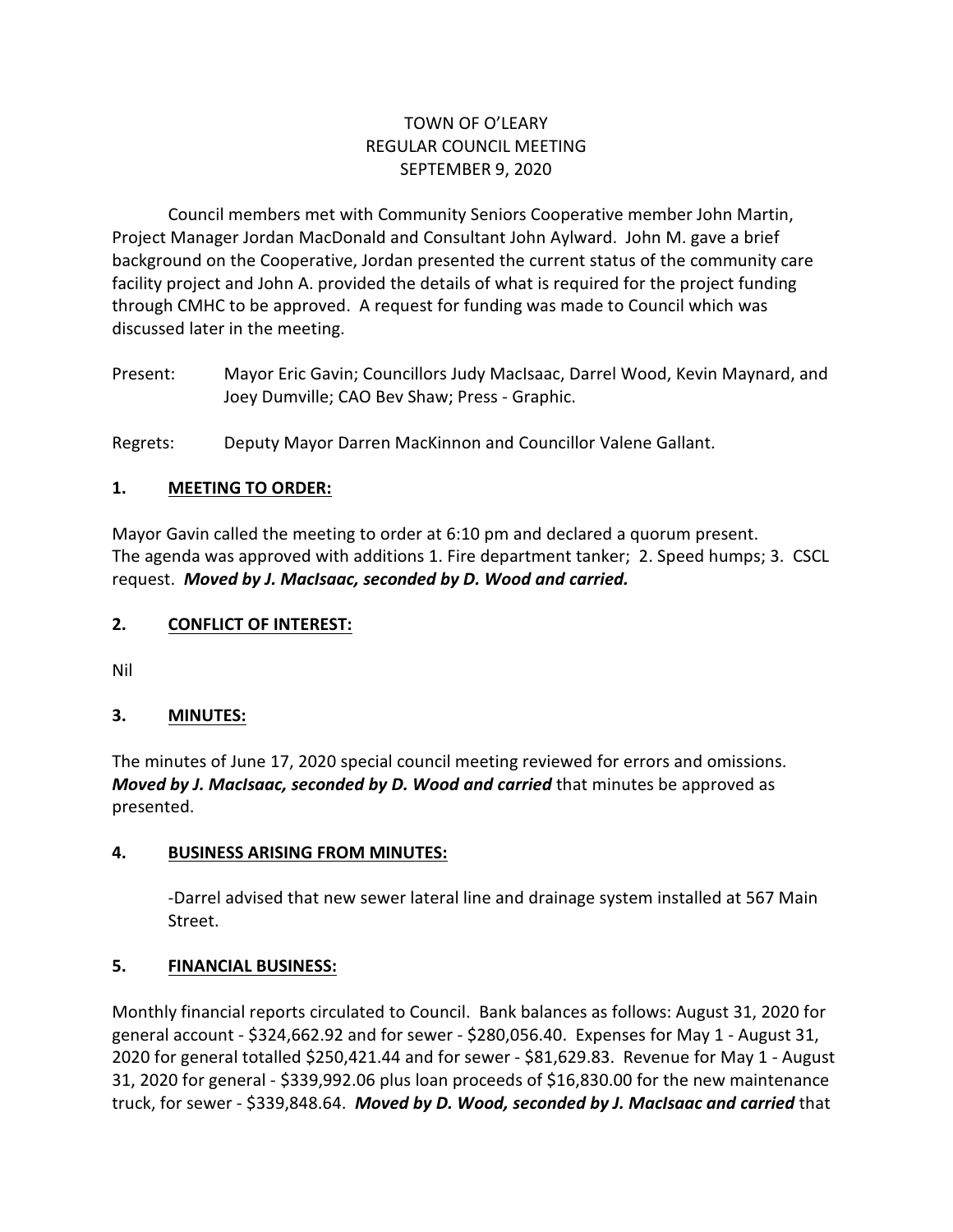financial report including bank balances, receipts and expenses be approved.

## **6. NEW BUSINESS:**

A. Mayor's report - Eric reported that he met with Ron MacWilliams, O'Leary Fire District Chair regarding the truck replacement proposal from the fire department. Also met with CSCL committee.

B. Administrator's report - Bev thanked Council and especially Judy for the 40 years of service recognition, gift and kind words presented during the drive in concert. Summer students have returned to school and several groups have contacted the office in regards to using the boardroom this fall. Met with CSCL, O'Leary Fire District chair, Sunshine Seniors Group executive and John Maynard.

Building/business permits - Permit to ADL for 1 North Street for commercial storage; permit to Charles Adams, 10 Kent Street for renovations and change of use from single family dwelling valued at \$50,000; denial of permit for Recreation Vehicle on residential lot; building permit for Canadian Potato Museum at 1 Dewar Lane, for kitchen expansion and patio valued at \$450,000; and permit for Jason Perry, 26 Kent Street, for privacy fence valued at \$900.00.O

Overtime/vacation time - Bev 27 hours overtime and week and a half vacation left. Dale has 46 overtime hours and vacation booked for October. Andrew has 15 hours overtime and 2 - 3 days of vacation left.

## C. Reports from departments -

**Recreation -** Recreation Director's report circulated to Council and Joey highlighted Andrew's statements on recreation programming, minor soccer, slo-pitch leagues, Softball PEI Provincials, drive in festival, Softball Canada events, and the potential outdoor rink. Andrew asked for approval in submitting an application to Softball Canada for championships in 2022 and with that submission a \$1000 deposit is required. *Moved by J. Dumville, seconded by D. Wood and carried* that Recreation Department be granted approval to apply for Softball Canada events including the \$1000 deposit when required.

**Police & Fire Protection -** Darrel reviewed RCMP reports for June, July and August 2020. Hours spent on O'Leary business in June - 156, in July - 140 and August - 155. Reports for June - August from the Fire Chief advised that the department has responded to 18 calls. Department requested that bay doors be painted and it was suggested that someone be hired using their building maintenance budget.

**Properties** - Kevin stated there isn't much to report but asked for information on Pate Subdivision lots being sold.

**Newcomers/Recruitment/Community Endorsements** - Judy has been busy with bi weekly meetings with CSCL and that progress on community care facility is optimistic. Credit to Project Manager Jordan MacDonald is due for his excellent skills in managing this project. Judy attended the drive in concert and commended the organizers - great event. Judy also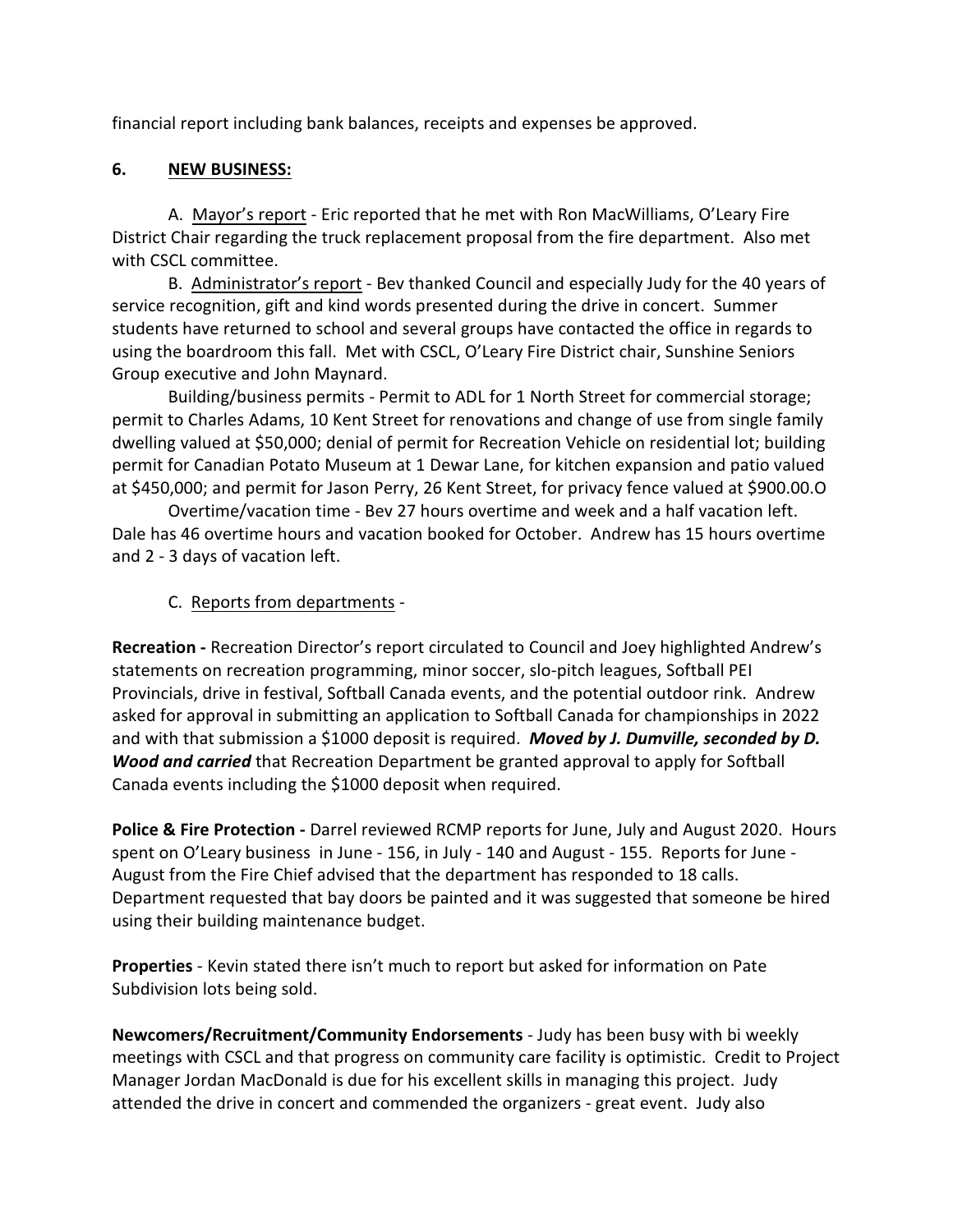recommended that the Town arrange a meeting with CSCL consultant, John Aylward as he's offered to provide his expertise in helping to develop O'Leary. Bev to arrange session. Navigator meetings are monthly virtual ones and Judy noted that three new navigators have been hired for PEI.

**Sanitation & Community Development -** Eric reported that contractor is currently preparing site for Lagoon Sludge Removal Project and that subcontractor from Ontario to arrive soon. Sewer rate review application to IRAC has been advertised and a few comments have been heard from residents. Suggested that some explanation be added to the Town's facebook page. Community development has been slow this summer. Eric mentioned that Department of Highways is repairing the storm drainage issue at the corner of Main and Gaspe.

D. 2<sup>nd</sup> reading of Remuneration Bylaw - A Bylaw to Regulate Remuneration of Council and Appointees Bylaw # 2020 - 03:

WHEREAS the Municipal Government Act R.S.P.E.I. 1988, Cap. M-12.1, enables Council, by bylaw, to establish types, rates and conditions of payments to be made to or on behalf of a member of the Council, a member of a Council Committee or another person and is required by the Municipal Government Act to permit such payments;

AND WHEREAS the O'Leary Town Council has had opportunity to review the Bylaw to Regulate Remuneration of Council and Appointees Bylaw # 2020 - 03 and read it a first time at June 17, 2020 Council meeting;

THEREFORE BE IT RESOLVED that Town of O'Leary Remuneration Bylaw # 2020 - 03 be hereby read a second time. *Moved by Judy MacIsaac, seconded by Darrel Wood and carried.* WHEREAS the Municipal Government Act R.S.P.E.I. 1988, Cap. M-12.1, enables Council, by bylaw, to establish types, rates and conditions of payments to be made to or on behalf of a member of the Council, a member of a Council Committee or another person and is required by the Municipal Government Act to permit such payments;

AND WHEREAS the O'Leary Town Council has had opportunity to review the Bylaw to Regulate Remuneration of Council and Appointees Bylaw # 2020 - 03, read it a first time at the June 17, 2020 Council meeting and read a second time at this September 9, 2020 Council meeting; THEREFORE BE IT RESOLVED that Town of O'Leary Remuneration Bylaw # 2020 - 03 be hereby officially approved. *Moved by Judy MacIsaac, seconded by Darrel Wood and carried.*

E. Council's evaluation of whether to revisit Bylaw Enforcement Officer topic from March 2020 meeting. Council agreed no change has occurred and to revisit in the spring.

F. Purchase of larger flower pots with reservoirs for light poles. Bev presented pictures and estimates to replace our current 16" pots with 21 - 24" pots with reservoirs to reduce manpower for watering from twice daily to twice weekly. Council to discuss further at next council meeting.

G. Approval of gift cards for casual admin worker: Tyler worked for Bev during holidays but had been employed by the Potato Blossom Festival. *Moved by J. MacIsaac, seconded by*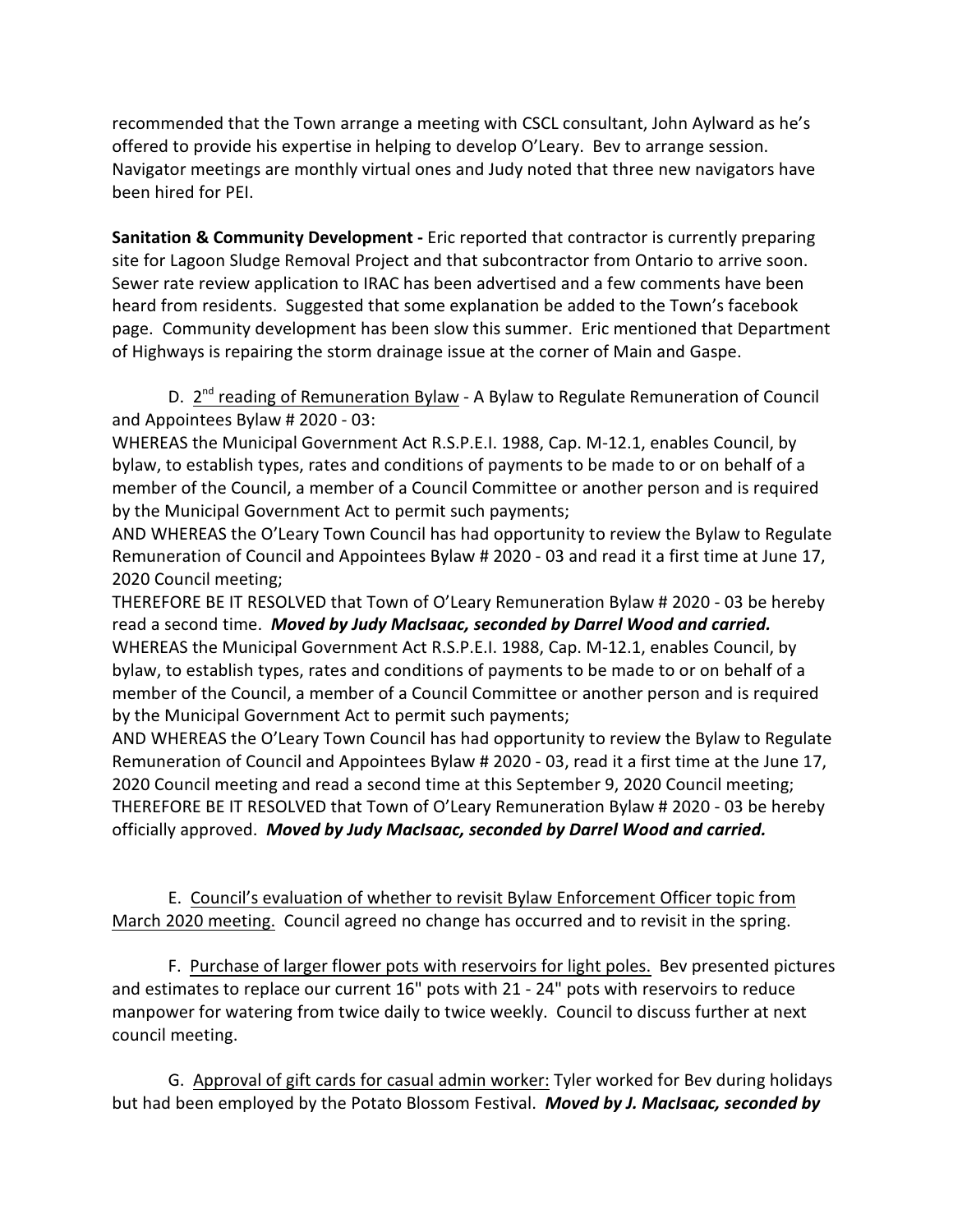*D. Wood and carried* that a \$100 gift card per week be presented to Tyler as no wage was paid.

H. Approval of heat pump installation at Retail Centre: *Moved by J. Dumville, seconded by J. MacIsaac and carried* that permission be granted to lessee to install heat pumps at their own expense.

I. Approval of purchase of rink boards for possible future outdoor rink: Purchase of old rink boards for \$500 was approved on a *motion by J. MacIsaac, seconded by J. Dumville and carried.*

J. Quotes for tractor painting - *Moved by D. Wood, seconded by K. Maynard and carried* lowest estimate of \$2106.80 from Getson's Auto Body be accepted to paint the wheels, fenders and steps of John Deere 6430 tractor.

K. Permits - *Moved by J. MacIsaac, seconded by D. Wood and carried* that permit application from Howard Waite to locate a recreation vehicle on PID 40568, 33 Ellis Avenue be denied. *Moved by D. Wood, seconded by J. Dumville and carried* that permit application from Canadian Potato Museum to extend kitchen facility and construct new patio at 1 Dewar Lane, PID # 40436, valued at \$450,000 be approved. *Moved by D. Wood, seconded by J. MacIsaac* and carried that permit application from New Scotland Group Inc. (Jeff Laceby) to replace front porches and veranda and to change use from single family dwelling to duplex at PID 42218, 567 Main Street, valued at \$25,000, be approved.

L. Approval of extra 2 weeks for Tom re maintenance shed roof - *Moved by J. Dumville, seconded by D. Wood and carried* that Tommy Clements' employment be extended by two weeks to allow maintenance to the storage shed roof.

M. Purchase of new Town flags - *Moved by J. Dumville, seconded by J. MacIsaac and carried* that purchase of new Town flags be approved at a cost of \$1780. + taxes for 20.

N. Purchase of speed humps for Centennial Ave. - *Moved by D. Wood, seconded by J. MacIsaac and carried* that purchase of speed humps from SSI for \$3000 + HST and shipping be approved. Council agreed that installation be delayed until spring and noted that 3 of the humps are backordered.

O. Boardroom opening to public - *Moved by J. Dumville, seconded by J. MacIsaac and carried* that reopening of boardroom for public use be permitted with necessary protocols in place.

P. Advertisement of Pate Subdivision lots - Bev presented quotes from major newspapers across the country for advertising. Council agreed to table this till budget time.

Q. Donation request from Potato Museum - Canadian Potato Museum requested a donation of \$25,000 to assist with their \$100,000 portion of extension project. *Moved by K.*